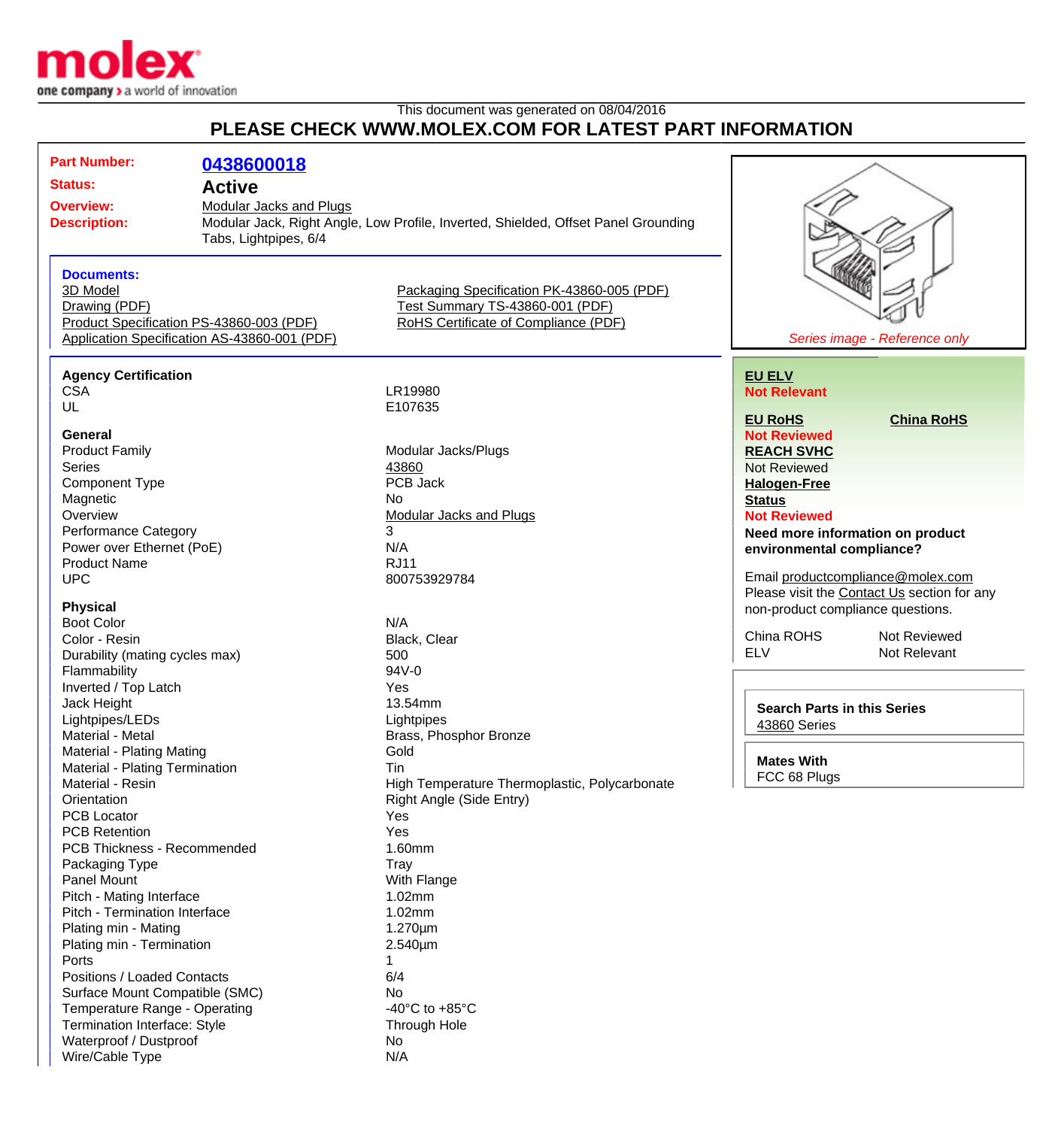| Electrical                    |                  |
|-------------------------------|------------------|
| Current - Maximum per Contact | 1.5A             |
| Grounding to PCB              | Yes:             |
| Grounding to Panel            | Off <sub>S</sub> |
| Shielded                      | Yes:             |
| Voltage - Maximum             | $150\%$          |

**Solder Process Data** Lead-freeProcess Capability **WAVE** 

**Material Info**

## **Reference - Drawing Numbers** Application Specification AS-43860-001 Packaging Specification **PK-43860-005**

Test Summary TS-43860-001

Offset Panel Ground Tabs 150V AC (RMS)

Product Specification PS-43860-003, RPS-43860-004, RPS-43860-007, RPS-43860-008, RPS-43860-013 Sales Drawing SD-43860-001

## This document was generated on 08/04/2016 **PLEASE CHECK WWW.MOLEX.COM FOR LATEST PART INFORMATION**